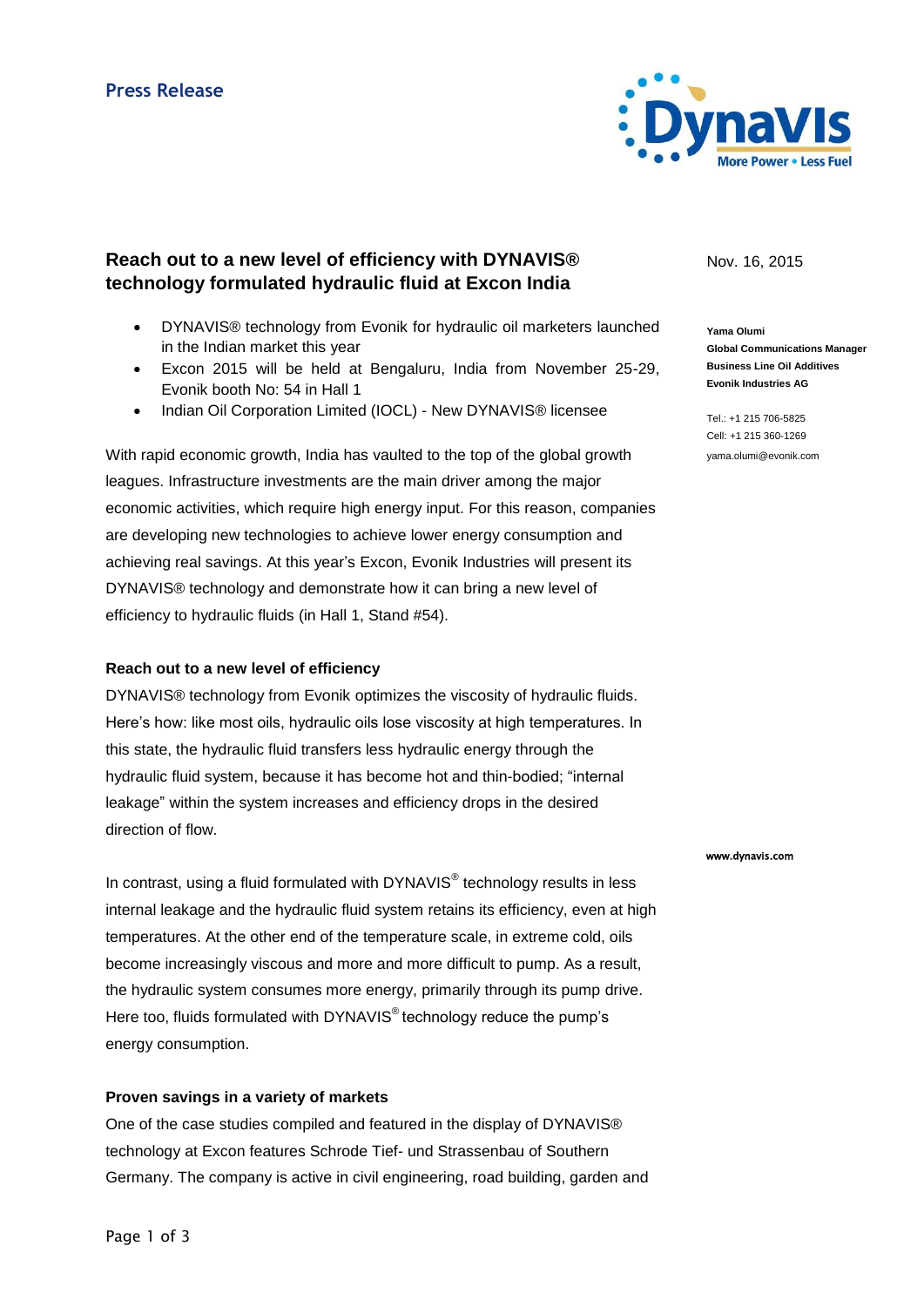## **Press Release**



landscaping, water engineering and in building natural stone walls. Schrode CEO and fleet owner Rainer Schrode's discovery of until-now hidden profit simply by changing out their hydraulic fluid to one formulated to DYNAVIS® performance standards is typical. In additional case studies, downloadable from dynavis.com, owners of hydraulic equipment share their experience with a variety of mobile construction applications like excavating, sieving & breaking, rock-milling, recycling and stationary hydraulics like injection molding.

"Last year, we brought DYNAVIS® technology to the China market. With this hydraulic fluid formulated to DYNAVIS® technology standards, Jinhua Junda Excavator Fittings, a machinery corporation, gained 7% fuel savings in normal operating conditions", said Carlos Vernet, Marketing Manager, DYNAVIS® Asia Pacific. "In laboratory tests and field validations, hydraulic fluids formulated to DYNAVIS® technology performance standards have achieved fuel savings averaging around five to ten percent versus a conventional monograde ISO 46 fluid. Under extreme conditions, gains of as high as 30 percent were recorded," he added.

#### **Global partners enable flexible response to customers**

Effective this month, Indian Oil Corporation Limited (IOCL) is offering its customers hydraulic fluids formulated with DYNAVIS® technology. "We are confident in introducing DYNAVIS® technology to our local customers," says Mr. K.L. Murthy, Executive Director (Lubes) for IOCL. "With the robust marketing tools of DYNAVIS® technology, we can demonstrate easily to the hydraulic equipment owners and operators (e.g. excavators, loaders, etc.) the proven results of higher levels of fuel efficiency and productivity."

DYNAVIS<sup>®</sup> technology for optimizing the viscosity of hydraulic fluids is currently available from seven DYNAVIS® technology licensees globally. "The global network allows us to quickly response to our customers," explains Carlos Vernet. "You'll find the DYNAVIS® insignia clearly marked on their product containers."

For more information about DYNAVIS® technology, visit dynavis.com.

www.dynavis.com